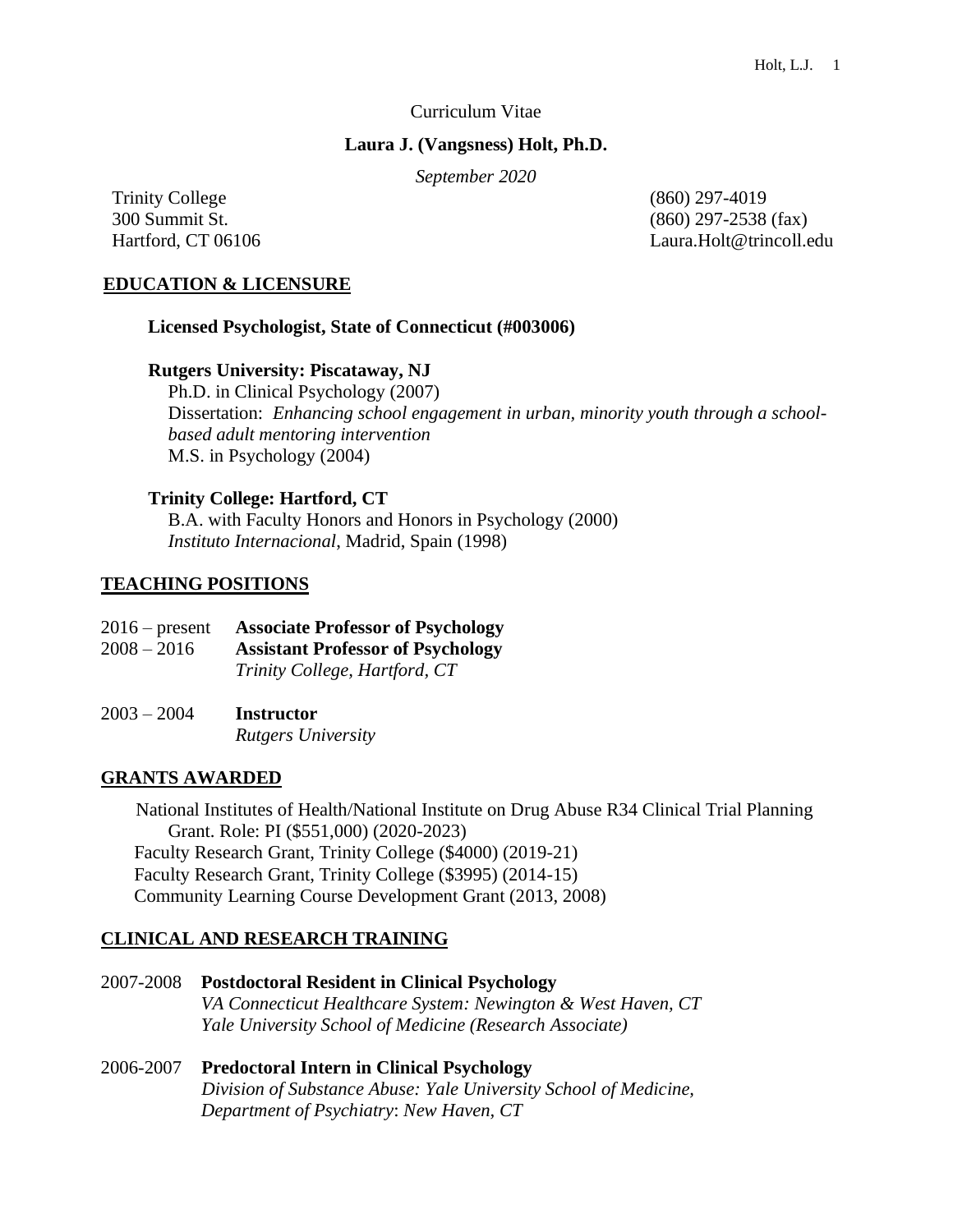# 2005-2006 **Project Coordinator** National Institute on Drug Abuse funded "Rutgers Transdisciplinary Prevention Research Center" *Trenton Central High School: Trenton, NJ*

- 2004-2006 **Clinician** *Program for Addictions Consultation and Treatment: Piscataway, NJ*
- 2003-2006 **Clinician** *The Psychological Clinic at Rutgers University: Piscataway, NJ*
- 2005 **Clinician** *Behavior Therapy Associates: Somerset, NJ*
- 2000-2002 **Research Coordinator, Behavioral Health** *Joslin Diabetes Center, Harvard Medical School: Boston, MA*

# **PUBLICATIONS**

- *Articles in refereed journals* (\*=student co-author)
- **Holt, L.J.,** Schepis, T.S., Looby, A., Marsh, E.\*, Marut, P.\*, & Feinn, R. (in press). How to say "no" most effectively: Evaluating resistance strategies for prescription stimulant diversion to inform preventive interventions. *Journal of American College Health*.
- **Holt, L.J.,** & McCarthy, M.D.\* (2020). Predictors of prescription stimulant misuse in US college graduates. *Substance Use & Misuse*, *55*(4), 644-657.
- **Holt, L.J.**, Marut, P.N.\*, & Schepis, T.S. (2018). Pursued for their prescription: Exposure to compliance-gaining strategies predicts stimulant diversion in emerging adults. *Psychology of Addictive Behaviors, 32*(1), 122-131.
- **Holt, L.J.**, & Looby A. (2018). Factors that differentiate prescription stimulant misusers from those at-risk for misuse: expectancies, perceived safety, and diversion. *Substance Use and Misuse, 53*(7), 1068-1075.
- **Holt, L.J.**, Mattanah, J., & Long, M.W.\* (2018). Change in parental and peer relationship quality during emerging adulthood: Implications for academic, social, and emotional functioning. *Journal of Social and Personal Relationships, 35*(5), 743-769.
- **Holt, L.J.**, & Fifer, J.E.\* (2018). Peer mentor characteristics that predict supportive relationships with first-year students: Implications for peer mentor programming and first-year student retention. *Journal of College Student Retention: Research, Theory, & Practice*, *20*(1), 67-91.
- **Holt, L.J.**, Mattanah, J.F., Schmidt, C.K., Daks, J.S., Brophy, E.N.\*, Minnaar, P.Y.\*, & Rorer, K.S.\* (2016). Effects of relationship education on emerging adults' relationship beliefs and behaviors. *Personal Relationships*, *23,* 723-741.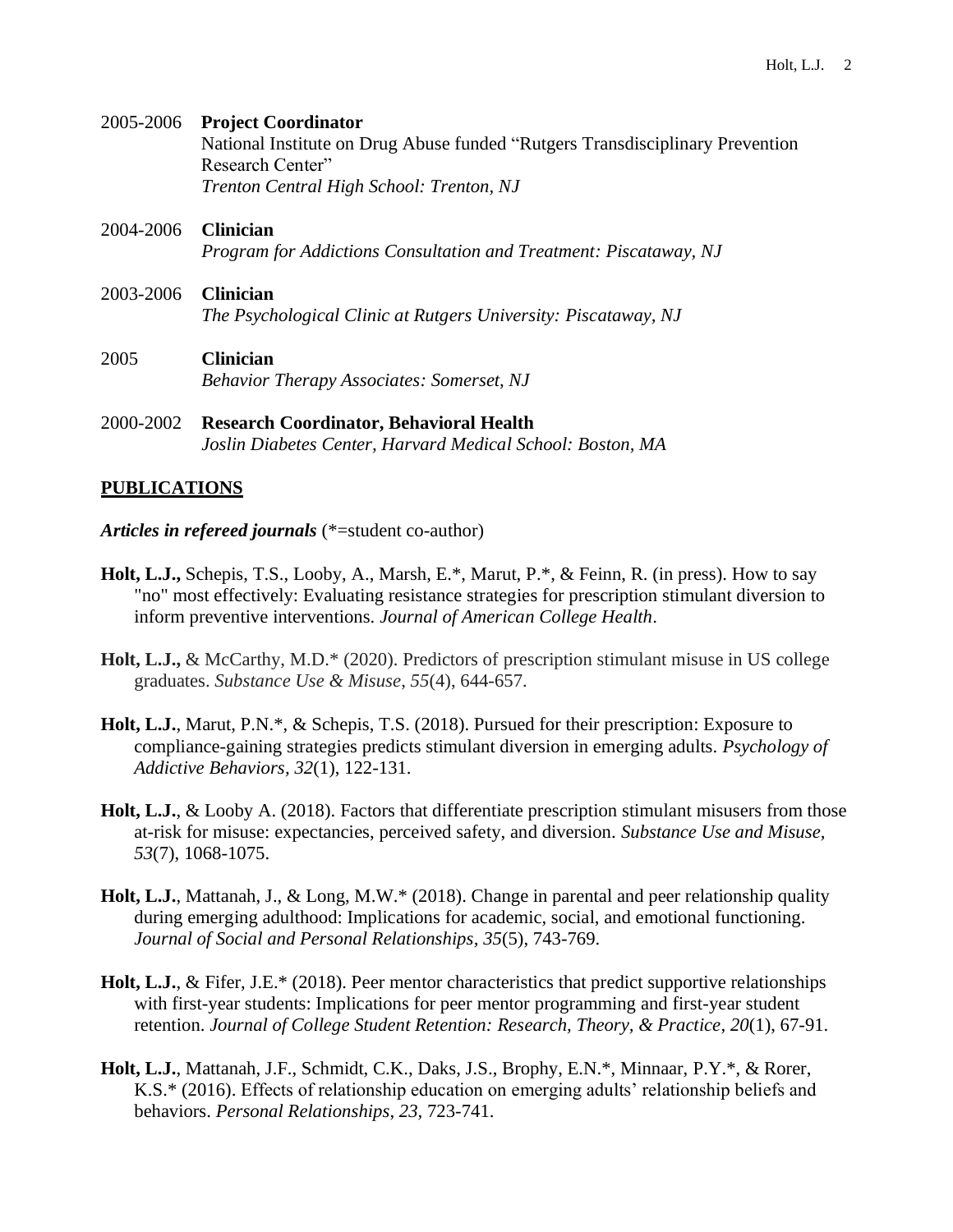- Sullivan, T.P., Flanagan, J.C., Dudley, D.N., **Holt, L.J.,** Mazure, C.M., & McKee, S.A. (2015). Correlates of smoking status among women experiencing intimate partner violence: Substance use, posttraumatic stress, and coping. *The American Journal on Addictions, 24,* 546-553.
- **Holt, L.J.**, & Lopez, M.J.\* (2014). Characteristics and correlates of supportive peer mentoring: A mixed methods study. *Mentoring & Tutoring: Partnership in Learning*, *22*, 415-432.
- **Holt, L.J.** (2014). Help-seeking and social competence mediate the parental attachment-college student adjustment relation. *Personal Relationships*, *21*, 640-654.
- **Holt, L.J.** (2014). Attitudes about helping-seeking mediate the relation between parent attachment and academic adjustment in first-year college students. *Journal of College Student Development, 55,* 418-423.
- **Holt, L.J.,** Armeli, S., Tennen, H., Austad, C.S., Raskin, S.A., Fallahi, C.R., Wood, R., Rosen, R.I., Ginley, M.K., & Pearlson, G.D. (2013). A person-centered approach to understanding negative reinforcement drinking among first-year college students. *Addictive Behaviors, 38,*  2937-2944.
- **Holt, L.J.**, Litt, M.D., & Cooney, N.L. (2012). Prospective analysis of early lapse to drinking and smoking among individuals in concurrent alcohol and tobacco treatment. *Psychology of Addictive Behaviors*, *26,* 561-572.
- **Holt, L.J.,** & Berwise, C.A.\* (2012). Illuminating the process of peer mentoring: An examination and comparison of peer mentors' and first-year students' experiences. *Journal of the First-Year Experience and Students in Transition, 24,* 19-43.
- Sullivan, T.P., Titus, J.A., **Holt, L.J.**, Swan, S.C., Fisher, B.S., & Snow, D.L. (2010). Does the inclusion criterion of women's aggression as opposed to their victimization result in samples that differ on key dimensions of intimate partner violence? *Violence Against Women, 16,* 84-98.
- **Holt, L.J.**, O'Malley, S.S., Rounsaville, B.J., & Ball, S.A. (2009). Depressive symptoms, drinking consequences, and motivation to change in first time DWI offenders. *The American Journal of Drug and Alcohol Abuse, 35,* 117-122.
- **Holt, L.J.**, Bry, B.H., & Johnson, V.L. (2008). Enhancing school engagement in at-risk urban, minority youth through a school-based adult mentoring intervention. *Child & Family Behavior Therapy*, *30,* 297-318.
- Johnson, V.L., **Holt, L.J.**, Bry, B.H., & Powell, S.R. (2008). Effects of an integrated preventive intervention on urban youth transitioning into high school. *Journal of Applied School Psychology, 24,* 225-246.
- Sullivan, T.S., & **Holt, L.J.** (2008). PTSD symptom clusters are differentially related to substance use among community women exposed to intimate partner violence. *Journal of Traumatic Stress, 21,* 173-180.
- **Vangsness (Holt), L.**, Bry, B.H., & Labouvie, E.W. (2005). Impulsivity, negative expectancies, and marijuana use: A test of the acquired preparedness model. *Addictive Behaviors*, *30*, 1071-1076.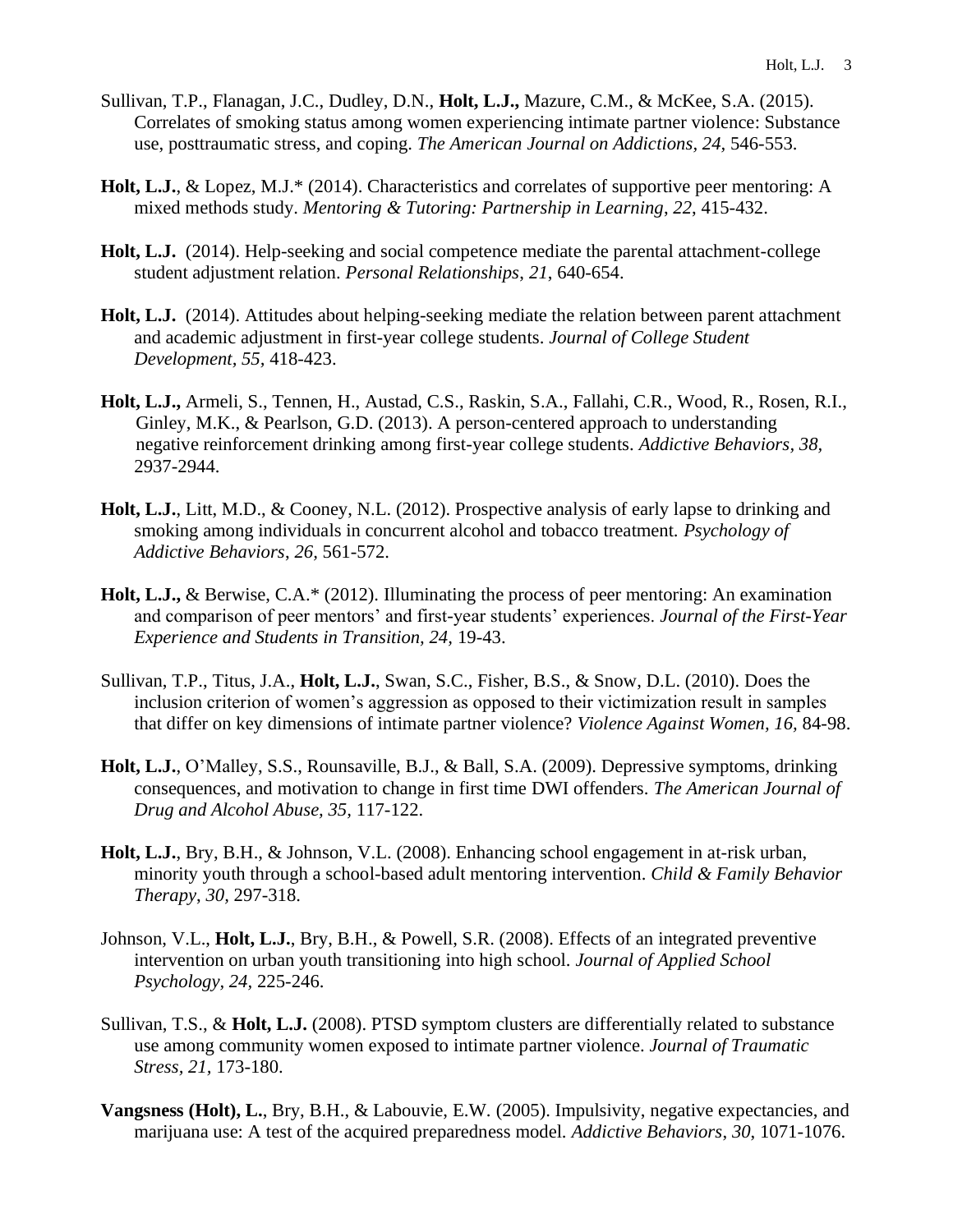- Laffel L.M., Connell A., **Vangsness L.**, Goebel-Fabbri A., Mansfield A., & Anderson B.J. (2003). General quality of life in youth with type 1 diabetes: relationship to patient management and diabetes-specific family conflict. *Diabetes Care, 26,* 3067-3073.
- Laffel L.M., **Vangsness L.**, Connell A., Goebel-Fabbri A., Butler D., & Anderson B.J. (2003). Impact of ambulatory, family-focused teamwork intervention on glycemic control in youth with type 1 diabetes. *Journal of Pediatrics, 142*, 409-416.
- Anderson B.J., **Vangsness L.**, Connell A., Butler D., Goebel-Fabbri A., & Laffel L.M. (2002). Family conflict, adherence, and glycaemic control in youth with short duration Type 1 diabetes. *Diabetic Medicine, 19,* 635-642.
- Goebel-Fabbri, A.E., Fikkan, J.L., Connell, A., **Vangsness, L.**, & Anderson, B.J. (2002). Identification and treatment of eating disorders in women with type 1 diabetes mellitus. *Treatments in Endocrinology, 1,* 155-162.

# *Book chapters*

- **Holt, L.J.**, Kranitz, L.S., & Cooney, N.L. (2009). Individualized problem assessment I: Assessing cognitive and behavioral factors. In P. Miller (Ed.), *Evidence-based addiction treatment*  (pp.119-137). San Diego, CA: Elsevier.
- Kranitz, L.S., **Holt, L.J.**, & Cooney, N.L. (2009). Individualized problem assessment II: Assessing clients from a broader perspective. In P. Miller (Ed.), *Evidence-based addiction treatment* (pp.139-155). San Diego, CA: Elsevier.

# *Book reviews*

Paul, H.A., & **Vangsness, L.** (2006). Review of 'Intimacy, change, and other therapeutic mysteries.' *Child and Family Behavior Therapy*, *28,* 77-82.

# *Professional presentations and invited lectures* (\*=student co-author)

Kong, G., Cristello, J.V., Grube, J.W., Halpern-Felsher, B., **Holt, L.J.,** & Weiner, A. (2020, August). Motives for E-Cigarette Use among Emerging Adults. Paper presented virtually at the *American Psychological Association Convention*.

**Holt, L.J.** & McCarthy, M. (2019, October). Predictors of Prescription Stimulant Misuse in U.S. College Graduates. Paper presented at the 9<sup>th</sup> Meeting of the Society for the Study of Emerging *Adulthood,* Toronto, Canada.

**Holt, L.J.** (2019, October). Teaching Engaged Scholarship at the Undergraduate Level to Promote an Expanded View of Emerging Adulthood. Paper presented at the *9 th Meeting of the Society for the Study of Emerging Adulthood,* Toronto, Canada.

**Holt, L.J.,** Schepis, T.S., Looby, A., Marsh, E.\*, & Marut, P.\* (2019, April). Racial/ethnic differences in Prescription Stimulant Misuse, its Correlates, and ADHD-Related Stigma. Poster presented at the *Collaborative Perspectives on Addiction Meeting*, Providence, RI.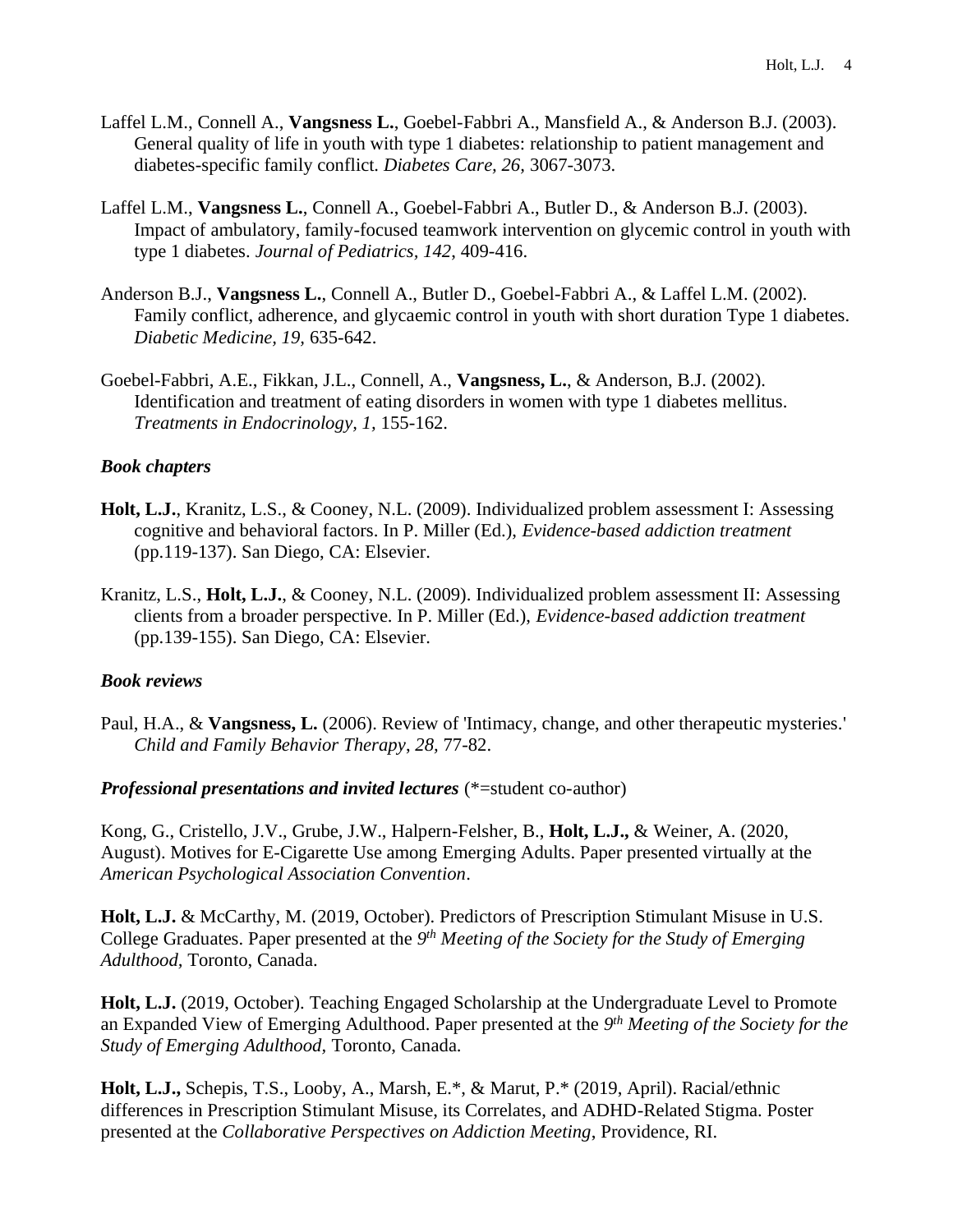**Holt, L.J.,** Schepis, T.S., & Looby, A. (2018, November). How to Best Say "No": Evaluating Resistance Strategies for Prescription Stimulant Requests. Symposium given at the 52nd Conference for the *Association for Behavioral and Cognitive Therapies*, Washington, D.C.

**Holt, L.J.**, Marut, P.N.\*, & Schepis, T.S. (2017, November). Pursued For Their Prescription: Predictors of Prescription Stimulant Diversion among Emerging Adults with ADHD. Symposium given at the *8 th Meeting of the Society for the Study of Emerging Adulthood*, Washington, D.C.

**Holt, L.J.** (2017, August). Teaching Addiction Science at the Undergraduate Level: Fostering Empathy and Dispelling Myths. Symposium given at the 125th Convention of the *American Psychological Association*, Washington, D.C.

**Holt, L.J.,** Looby, A., Ballard, A.\*, Hightower, T.\*, Kittleson, S.\*, & Thune, E.\* (2016, October). Preventing and reducing non-medical prescription stimulant use: Effects of a group motivational enhancement intervention. Poster presented at the 50<sup>th</sup> Annual Meeting of the *Association for Behavioral and Cognitive Therapies*, New York, NY.

Looby, A., **Holt, L.J.,** Engle, D.\*, Haugen, A.\*, Heppner, B.\*, & Ballard, A.\* (2015, November). Efficacy of a group-based motivational interviewing intervention to prevent and reduce nonmedical prescription stimulant use among college students. Poster presented at the 49<sup>th</sup> Annual Meeting of the *Association for Behavioral and Cognitive Therapies*, Chicago, IL.

**Holt, L.J.,** Mattanah, J., Schmidt, C.K., Daks, J., Brophy, E.\*, Rorer, K.\*, & Delguercio, A.\* (2015, October). Promoting psychological well-being in emerging adults through relationship education. Paper presented at the 7<sup>th</sup> Annual Meeting of the *Society for the Study of Emerging Adulthood*, Miami, FL.

**Holt, L.J.,** Looby, A., Engle, D.\*, Ballard, A.\*, Haugen, A.\*, & Heppner, B.\* (2015, October). Preventing and reducing non-medical prescription stimulant use: Effects of a group motivational enhancement intervention. Paper presented at the 7<sup>th</sup> Annual Meeting of the *Society for the Study of Emerging Adulthood*, Miami, FL.

**Holt, L.J.** & Fifer, J.\* (2014, March). Predictors of supportive peer mentor relationships: Mentor attachment, personality, and self-efficacy. Poster presented at the Annual Meeting of the *Eastern Psychological Association*, Boston, MA.

**Holt, L.J.** (Symposium Chair), Mattanah, J, & Garmon, L. (2013, October). Attachment in emerging adulthood: Mechanisms of influence on college adjustment and romantic relationships. Symposium presented at the 6th Annual Meeting of the *Society for the Study of Emerging Adulthood*, Chicago, IL.

Holt, L.J. (2013, June). A person-centered approach to understanding negative reinforcement drinking. Invited lecture at the *Yale University School of Medicine: Division of Prevention and Community Intervention.*

**Holt, L.J.** & Phillips, G.\* (2012, October). Inter- and intrapersonal predictors of sense of school belonging in first-year college students. Paper presented at the Annual Meeting of the *New England Psychological Association*, Worcester, MA.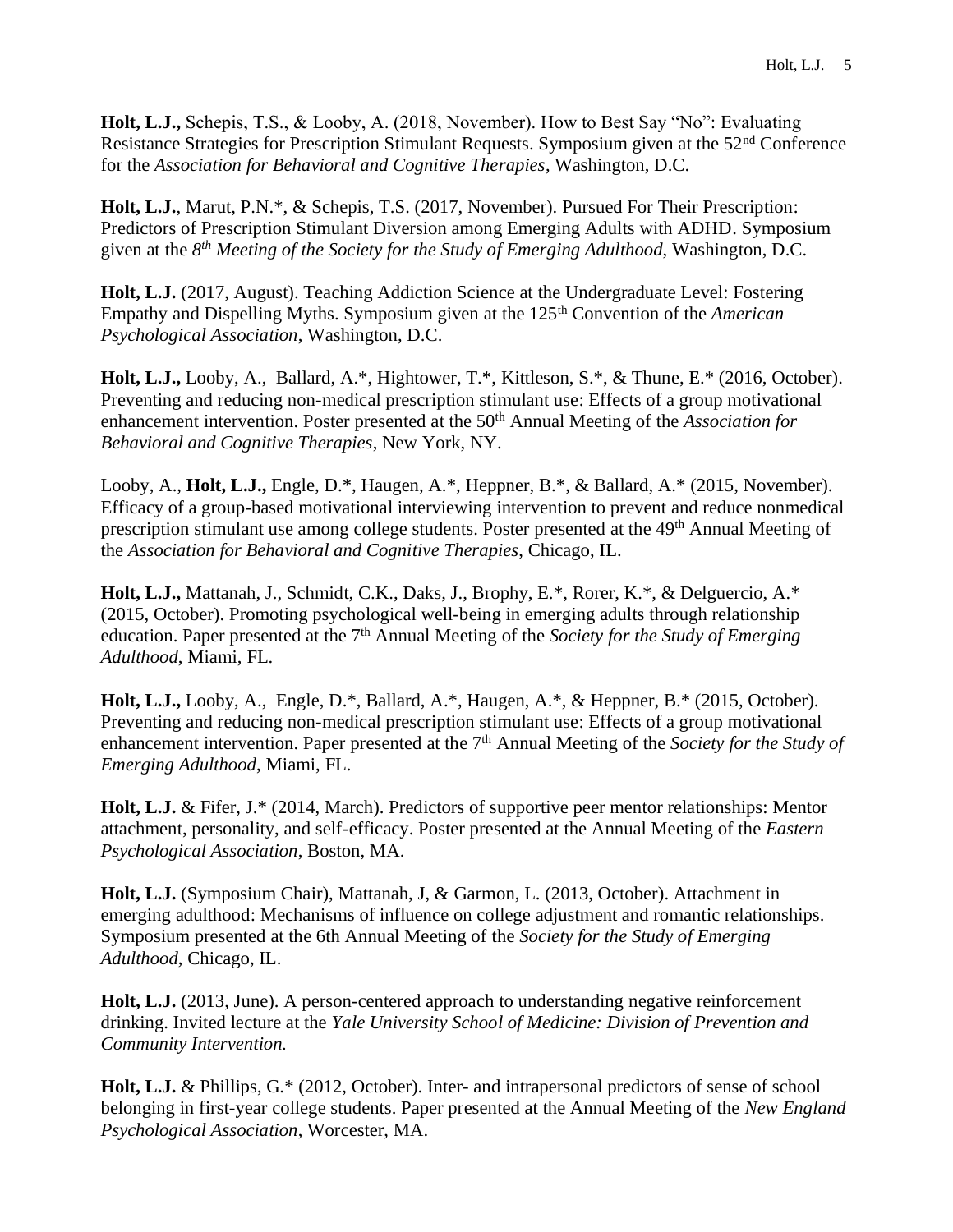**Holt, L.J.** (2011, October). Attitudes about helping-seeking mediate the relation between parent attachment and adjustment in first-year college students. Paper presented at the 5<sup>th</sup> Annual Meeting of the *Society for the Study of Emerging Adulthood*, Providence, RI.

**Holt, L.J.,** Armeli, S. Tennen, H., Raskin, S.A., Austad, C.S., Wood, R., Fallahi, C.R., Rosen, R.I., Ginley, M.K., & Pearlson, G.D.(2011, June). Do life events and social support moderate the risk of problem drinking in young adults with symptoms of depression and anxiety? Poster presented at the 34th Annual Meeting of the *Research Society on Alcoholism*, Atlanta, GA.

Cooney, N.L., **Holt, L.J.,** & Litt, M.D. (2011, June). Prospective analysis of early lapse to drinking and smoking among individuals in concurrent alcohol and tobacco treatment. Poster presented at the 34th Annual Meeting of the *Research Society on Alcoholism*, Atlanta, GA.

**Holt, L.J.** (2010/2011/2014/2016, October). Behavioral analysis techniques in cognitive-behavioral therapy. Invited lectures at the *University Connecticut School of Social Work*.

**Holt, L.J.** (2010, November). Community learning: Insights and lessons learned. Invited Common Hour presentation at *Trinity College*.

Bry, B.H., **Holt, L.J.,** Clarke, L., & Johnson, V. (2009, June). Prevention Practitioner-Researcher Collaboration: Advantages for University-based Researchers. Symposium presented at the 12th Biennial Conference of the *Society for Community Research and Action*, Montclair, NJ.

**Holt, L.J.** (Symposium Chair), Bry, B.H., & Johnson, V. (2009, May). Relationship Matters in Mentoring Relationships: Associations between Mentors' and Mentees' Perceptions of Relationship Quality and Mentees' Academic and Developmental Outcomes. Symposium presented at the 17th Annual Meeting of the *Society for Prevention Research*, Washington, D.C.

**Holt, L.J.,** & Kranitz, L.S. (2008, April). Pulling from the abyss: Motivating smokers to quit after a relapse. Training presented at *Building Tobacco-Free Communities*, Waterbury, CT.

**Holt, L.J.**, O'Malley, S.S., Rounsaville, B.J., & Ball, S.A. (2007, November). Pretreatment depressive symptoms and intervention outcomes in first-time DWI offenders. Poster presented at the *Association for Behavioral and Cognitive Therapies,* Philadelphia, PA.

Sullivan, T.P., & **Holt, L.J.** (2007, November). The relationship between partner-violence PTSD symptom clusters and substance use in community women. Paper presented at *The International Society for Traumatic Stress Studies*: Baltimore, MD.

**Holt, L.J.**, Ball, S.A., Rounsaville, B.J., & O'Malley, S.S. (2007, July). Longitudinal relationships among depression, drinking, and drinking problems in first-time DWI offenders. Poster presented at the *Research Society on Alcoholism*: Chicago, IL.

**Vangsness, L.**, & Bry, B.H. (2005, November). Enhancing self-efficacy, decision-making skills, and academic achievement in minority adolescents at risk for high school dropout: Results of a randomized controlled trial. Poster presented at the *Association for Behavioral and Cognitive Therapies*: Washington, D.C.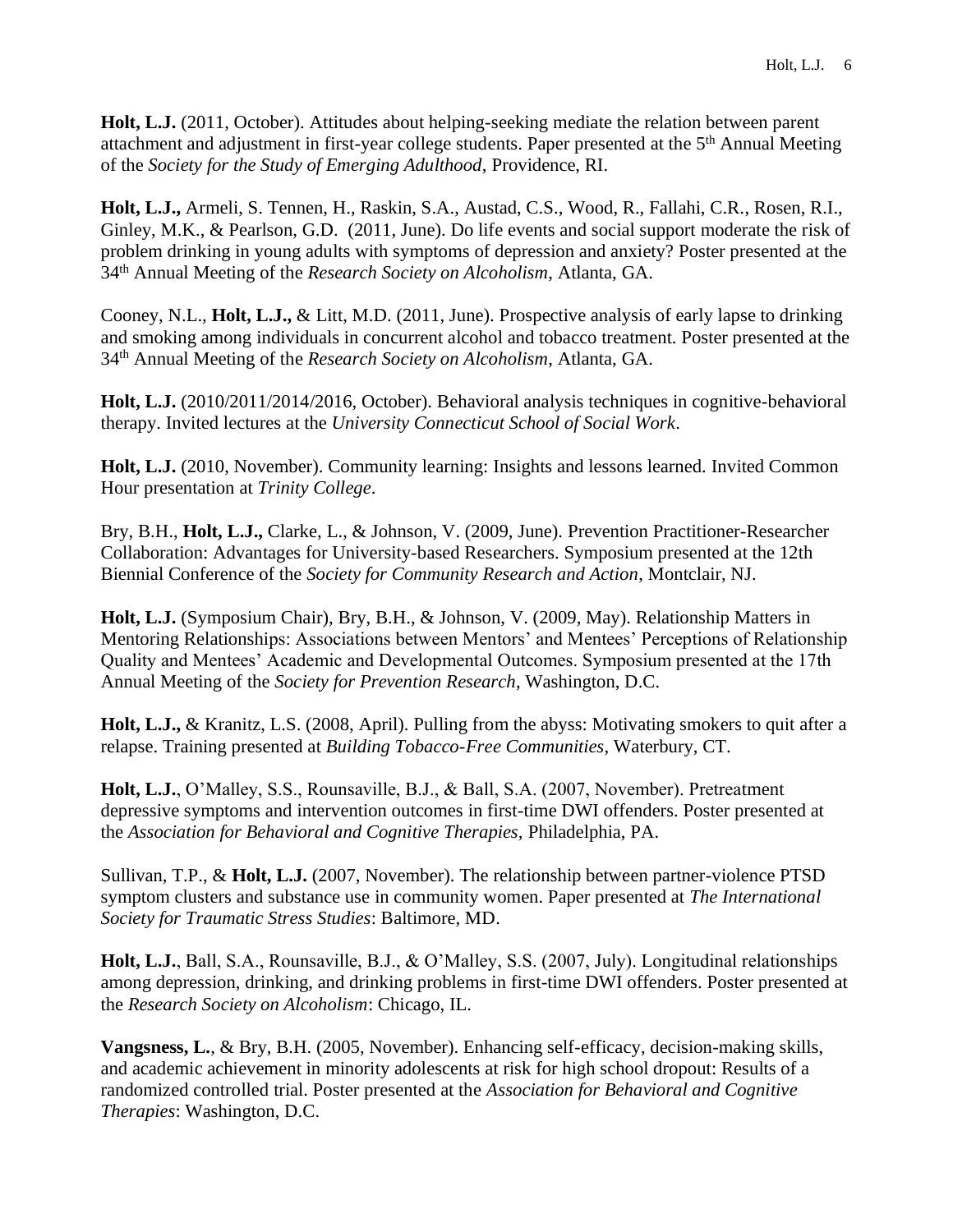**Vangsness, L.**, Bry, B.H., & Urga, P.A. (2004, November). Impulsivity, expectancies, and marijuana use in a college population. Poster presented at the *Association for Advancement of Behavior Therapy*: New Orleans, LA.

Bry, B.H., Urga, P., **Vangsness, L.**, & Pugh, L. (2004, July). Collaborative development of prevention trial manual, competence, and adherence measures. Presentation at the *Annual Convention of the American Psychological Association*: Honolulu, Hawaii.

**Vangsness, L.**, Bry, B.H., & Urga, P.A. (2004, June & 2005, November, respectively). Impulsivity, expectancies, and alcohol use in a college sample. Poster presented at the *Research Society on Alcoholism*: Vancouver, Canada and the *NIAAA Trainee Workshop*: Indianapolis, Indiana.

**Vangsness, L.**, & Bry, B.H. (2004, May). Relationship between impulsivity, alcohol and marijuana expectancies, and substance use in young adults: Implications for theory and preventive interventions. Poster presented at the *Society for Prevention Research*: Quebec City, Canada.

# **UNDERGRADUATE RESEARCH SUPERVISION**

# **Senior Theses**

Clara Pingeon, '20 "HOW DO PERSONALITY AND THE MEDIA SHAPE PERCEIVED RISKS AND BENEFITS OF E-CIGARETTES?

Carolyn Najarian, '20 "THE EFFECTS OF SOCIAL INFLUENCE AND PEER PRESSURE ON EMERGING ADULTS' VAPING"

Megan McCarthy, '19, "PREDICTORS OF PRESCRIPTION STIMULANT MISUSE IN COLLEGE GRADUATES"

Joanne Chambers, '19, "RACIAL/ETHNIC IDENTITY EXPRESSION AT TRINITY COLLEGE: P.R.I.D.E. AS A PSYCHOLOGICAL BUFFER"

Eliza Marsh, '18, "EFFICACY OF REFUSAL STRATEGIES FOR PRESCRIPTION STIMULANT REQUESTS"

Annabel Stanley, '18, "ALCOHOL USE IN STUDENT ATHLETES: THE INFLUENCE OF INJUNCTIVE NORMS, TRAIT URGENCY AND COMPETITIVENESS"

Kayla O'Connor, '18, "THE INFLUENCE OF PROTECTIVE BEHAVIORAL STRATEGIES, COACH MANAGEMENT STRATEGIES, AND PLAYER-COACH RELATIONSHIP ON ATHLETES' ALCOHOL BEHAVIORS: A MIXED-METHODS STUDY"

Ali Chalfin, '17 "THE ROLE OF FAMILY DYNAMICS IN A PREVENTIVE INTERVENTION STUDY FOR CHILDHOOD ANXIETY"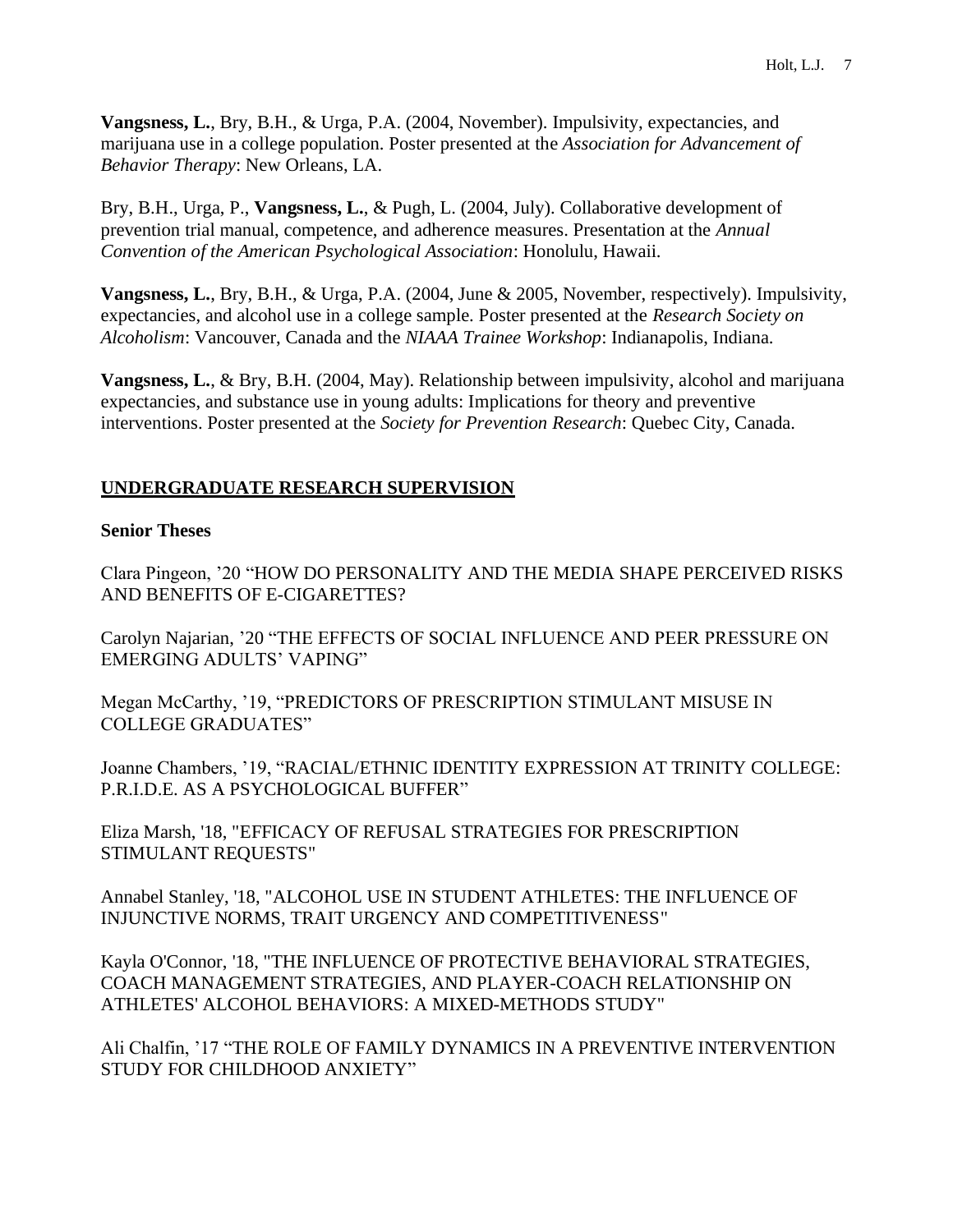Paige Marut, '17 "PURSUED FOR THEIR PRESCRIPTION: PRESCRIPTION STIMULANT DIVERSION AMONG COLLEGE STUDENTS WITH ADHD WHO ARE APPROACHED FOR THEIR MEDICATION"

Jade Lee, '17 "A PRELIMINARY INVESTIGATION OF CONNECTING THROUGH LITERACY INCARCERATED PARENT AND THEIR CHILDREN: ASSESSING THE EXPERIENCES OF CHILD PARTICIPANTS"

Lyndsay Brattan, '16 "FACTORS THAT AFFECT ENGAGEMENT IN A YOUTH VIOLENCE PREVENTION PROGRAM"

Tyler Hightower, '16 "PREVENTING AND REDUCING NON-MEDICAL PRESCRIPTION STIMULANT USE: AN INTERVENTION STUDY"

Katherine Rorer, '15 "THE EFFECTS OF RELATIONSHIP EDUCATION ON COLLEGE STUDENTS' NEGATIVE AFFECT, RELATIONSHIP BELIEFS, AND RISKY SEXUAL BEHAVIOR"

Dana Engle, '15 "PREVENTING AND REDUCING NON-MEDICAL PRESCRIPTION STIMULANT USE IN COLLEGE STUDENTS THROUGH A GROUP MOTIVATIONAL INTERVIEWING INTERVENTION"

Michelle Long, '15 "LONGITUDINAL INVESTIGATION OF PARENT AND PEER ATTACHMENT AND THEIR RELATION TO COLLEGE ADJUSTMENT, SUBSTANCE USE, AND RISKY SEXUAL BEHAVIOR. Henry Eff, '14 "THE CONTENT AND MALLEABILITY OF COLLEGE STUDENTS' PERCEPTIONS OF NON-MEDICAL PRESCRIPTION STIMULANT USE"

Constance Minot, '14 "PSYCHOLOGICAL AND DEMOGRAPHIC PREDICTORS OF NON-MEDICAL PRESCRIPTION STIMULANT EXPECTANCIES AND USE IN TRINITY COLLEGE STUDENTS"

Rachel Reingold, '14 "AN EXPLORATORY STUDY OF COLLEGE STUDENTS' ATTITUDES ABOUT ECSTASY."

Maria Young, '14 "COLLEGE STUDENTS' PERCEIVED RISKS OF ECSTASY USE AND THE STATE OF ECSTASY PREVENTION"

Michael Benson, '13 (Dina Anselmi, Co-Advisor) "EFFECTS OF PERCEIVED OPPORTUNITY AND EGO DEPLETION ON COLLEGIATE ACADEMIC MISCONDUCT"

Jasmine Washington, '13 (Randolph Lee, Co-Advisor) "THE RELATIONS AMONG PSYCHOLOGICAL AND DEMOGRAPHIC FACTORS IN INDIVIDUALS WITH LOWER LIMB AMPUTATION"

Jenny Ley '12 (Dina Anselmi, Co-Advisor) "THE EFFECTS OF A SCHOOL-BASED ARTS PROGRAM ON YOUTHS' SOCIAL, PERSONAL, AND ACADEMIC FUNCTIONING"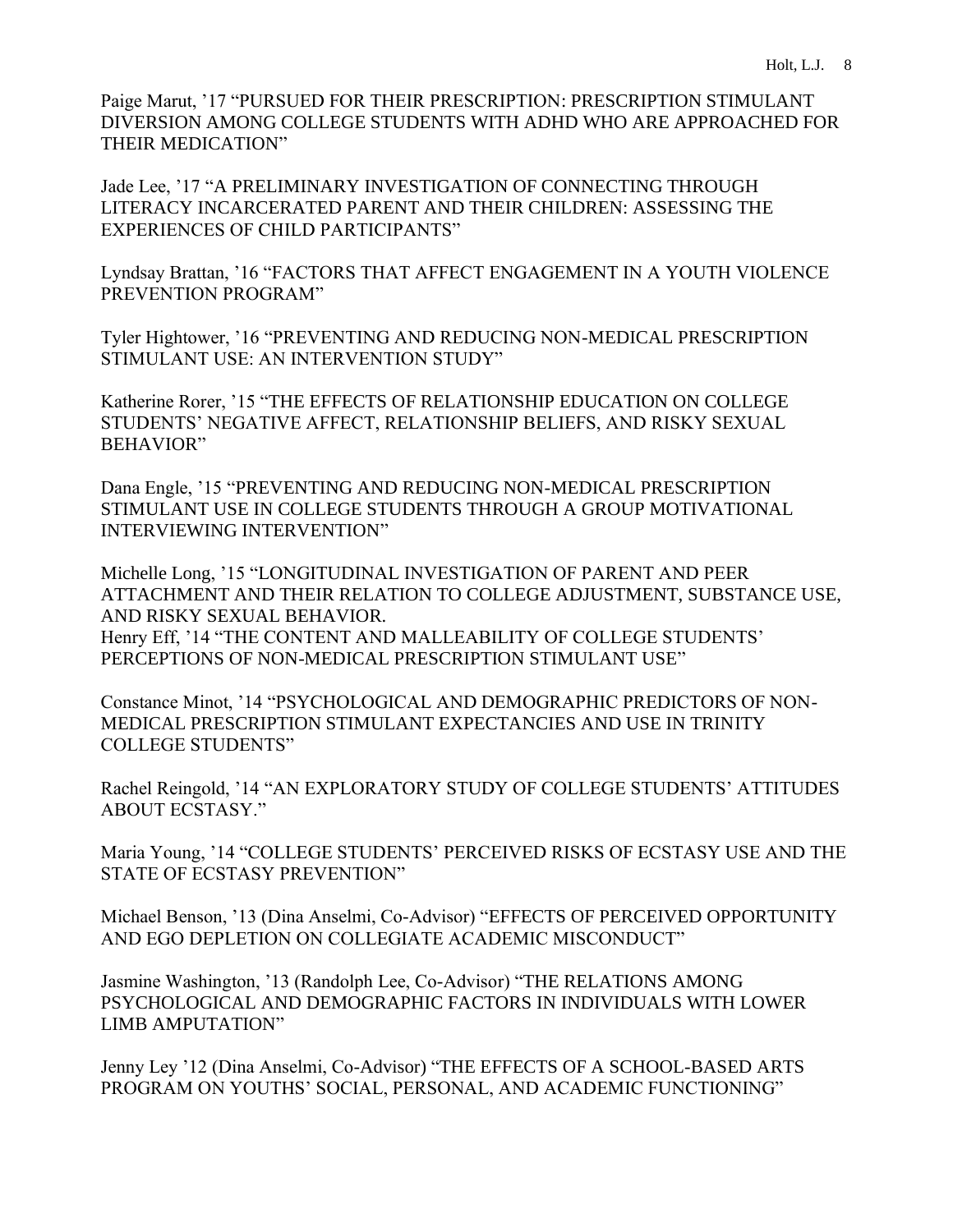Geraldine Fernandez '12 (Dina Anselmi, Co-Advisor) "DYSFUNCTIONAL BELIEFS, ADHD SYMPTOMS, AND EARLY DEVELOPMENTAL INFLUENCES AS PREDICTORS OF SYMPTOM SEVERITY IN COMPULSIVE HOARDING AND OBSESSIVE COMPULSIVE DISORDER"

Jasmine Owarish-Gross '12 "DO GENDER AND RELATIONSHIP COMPOSITION AFFECT COLLEGE STUDENTS' PERCEPTIONS OF DOMESTIC VIOLENCE SEVERITY?"

Jamie Callahan '11 (Carol Shilliday, Co-Advisor) "RELATIONS AMONG PARENT AND PEER ATTACHMENT, EMOTION REGULATION, SELF-ESTEEM, AND RISKY BEHAVIOR IN FIRST-YEAR COLLEGE STUDENTS"

Benjamin Gascoigne '10 (Dina Anselmi & David Reuman, Co-Advisors) "THE EFFECT OF STUDENT PERCEPTIONS OF TEACHER FEEDBACK ON MOTIVATIONAL VARIABLES FOR LEARNING"

Lindsay Nyce '10 (Dina Anselmi & David Reuman, Co-Advisors) "PERCEIVED MODIFIABILITY OF QUANTITATIVE REASONING AND SELF-EFFICACY IN COLLEGE STUDENTS"

Erika Klotz '10 (Dina Anselmi & David Reuman, Co-Advisors) "MOTIVATED TO ACHIEVE: IMPROVING ACADEMIC ACHIEVEMENT BY ENHANCING STUDENTS' SELF-EFFICACY BELIEFS"

# **SERVICE TO THE COLLEGE**

Member, Institutional Review Board (2019-present) Member, Center for Hartford Engagement and Research Working Group (2010-present) Member, New Faculty Orientation Committee (2010-present) Faculty Liaison to Study Away Program in Buenos Aires (2017-present) Faculty Advisor, *Psi Chi*, The National Honor Society in Psychology (2013-present) Coordinator, First-Year Academic Mentor Training and Supervision (2014-2019) Faculty Liaison to the Women's Lacrosse Team (2017-present) Member, Faculty Conference (2013-2016) Center for Teaching and Learning New Faculty Seminars (2009-2010)

# **SERVICE TO THE COMMUNITY**

Hartford Data Collaborative: Data Oversight Committee (2018-present) Clean Slate Educational Foundation Board (2017-2018) Trinity College Community Child Center Board (2011-2017)

# **PROFESSIONAL MEMBERSHIPS & LEADERSHIP**

Society for the Study of Emerging Adulthood: Substance Use & Abuse Topic Network Chair Addiction Psychology, Division 50 of the American Psychological Association American Psychological Association Association for Behavioral and Cognitive Therapies